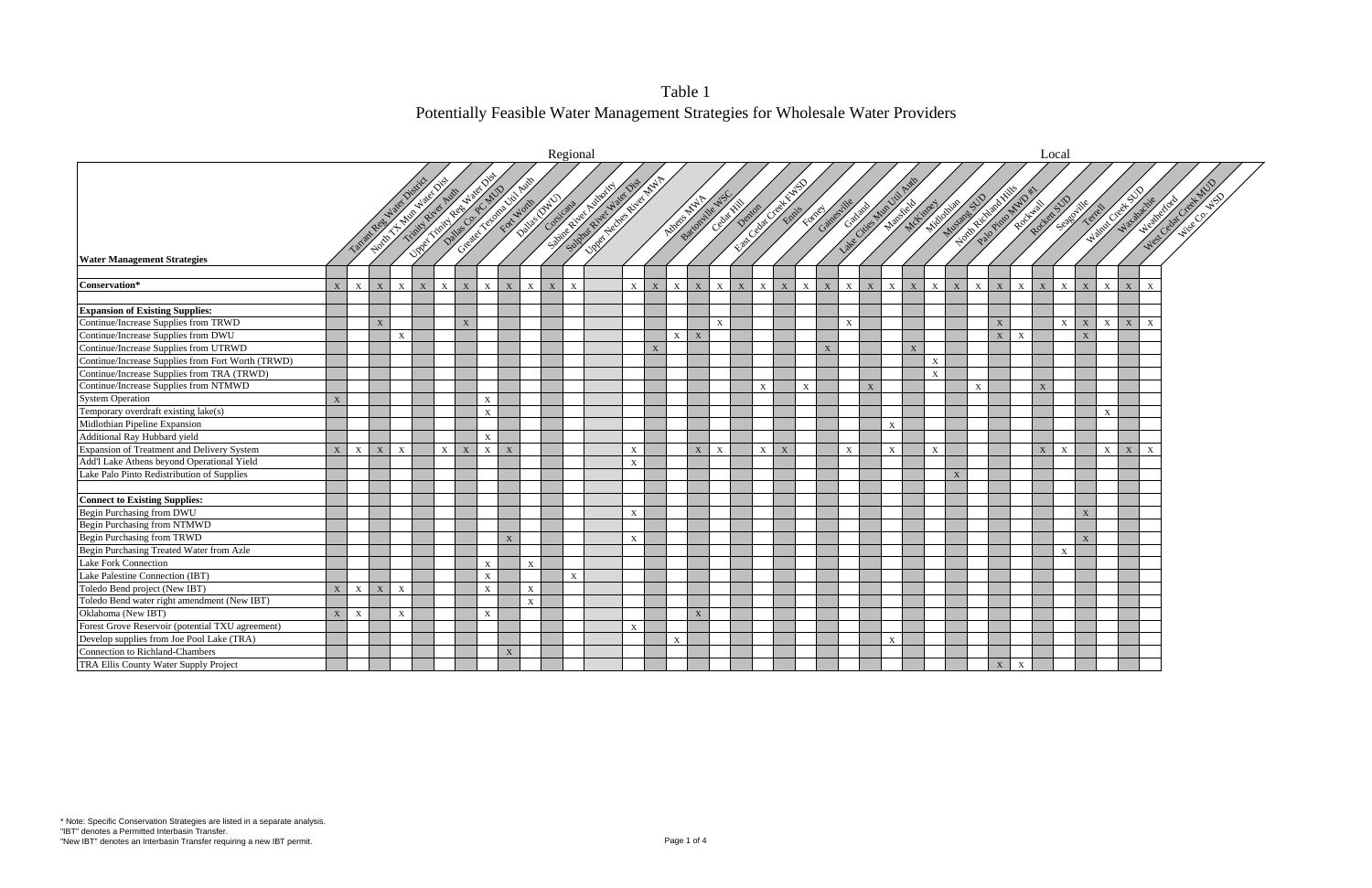

Table 1 Potentially Feasible Water Management Strategies for Wholesale Water Providers

|                                                          |              |                           |                 |              |                                                                                                 |   |              |             |                                                | Regional |                                                                                                    |  |                       |               |             |                |              |        |             |                        |                                     |             |               |                                                        | Local |   |                                   |                                  |
|----------------------------------------------------------|--------------|---------------------------|-----------------|--------------|-------------------------------------------------------------------------------------------------|---|--------------|-------------|------------------------------------------------|----------|----------------------------------------------------------------------------------------------------|--|-----------------------|---------------|-------------|----------------|--------------|--------|-------------|------------------------|-------------------------------------|-------------|---------------|--------------------------------------------------------|-------|---|-----------------------------------|----------------------------------|
|                                                          |              |                           | Target Resident |              | <b>DREAMER AND INSTITUTION</b><br>North Triple March 1918<br>Daties O.P. Way<br>Timid River Ave |   |              |             | Creative Assistant Assistant<br>Dillie Drivers |          | <b>University of Street Replane</b><br>Summer River Haler Dist<br><b>California Report Follows</b> |  | <b>Hitley Artists</b> | Battonille NS | Centre Hill |                |              | Former | Gainesville | Catalogue Man Dit Pain | <b>Nicolasian Report</b><br>McCimes | Mustane SUD | Home children | Palo Pinto MWD **<br>Rockett Strategy Asher<br>Rockwal |       |   | Assistant Resident<br>Wat drachie | West Cedar Creek MVD<br>Newchoto |
|                                                          |              |                           |                 |              |                                                                                                 |   |              |             |                                                |          |                                                                                                    |  |                       |               |             |                |              |        |             |                        |                                     |             |               |                                                        |       |   |                                   |                                  |
| <b>Water Management Strategies</b>                       |              |                           |                 |              |                                                                                                 |   |              |             |                                                |          |                                                                                                    |  |                       |               |             |                |              |        |             |                        |                                     |             |               |                                                        |       |   |                                   |                                  |
| <b>Connect to Existing Supplies (Cont):</b>              |              |                           |                 |              |                                                                                                 |   |              |             |                                                |          |                                                                                                    |  |                       |               |             |                |              |        |             |                        |                                     |             |               |                                                        |       |   |                                   |                                  |
| Cypress Basin Supplies (Lake'O Pines, Sandlin) (New IBT) | $\mathbf X$  | X                         |                 |              |                                                                                                 |   | $\mathbf X$  |             |                                                |          |                                                                                                    |  |                       |               |             |                |              |        |             |                        |                                     |             |               |                                                        |       |   |                                   |                                  |
| Lake Wright Patman (New IBT)                             | $\mathbf X$  | $\mathbf X$               |                 | $\mathbf{x}$ |                                                                                                 |   | $\mathbf X$  |             |                                                |          |                                                                                                    |  |                       |               |             |                |              |        |             |                        |                                     |             |               |                                                        |       |   |                                   |                                  |
| Sam Rayburn/B.A. Steinhagen (New IBT)                    | $\mathbf X$  | $\mathbf{X}$              |                 |              |                                                                                                 |   | $\mathbf{X}$ |             |                                                |          |                                                                                                    |  |                       |               |             |                |              |        |             |                        |                                     |             |               |                                                        |       |   |                                   |                                  |
| Lake Livingston                                          | $\mathbf X$  | $\mathbf{X}$              |                 |              |                                                                                                 |   | $\mathbf X$  |             |                                                |          |                                                                                                    |  |                       |               |             |                |              |        |             |                        |                                     |             |               |                                                        |       |   |                                   |                                  |
| Additional Supplies from Lake Palestine (additional IBT) |              |                           |                 |              |                                                                                                 |   | $\mathbf{x}$ |             |                                                |          |                                                                                                    |  |                       |               |             |                |              |        |             |                        |                                     |             |               |                                                        |       |   |                                   |                                  |
| <b>Additional Supplies from Navarro Mills</b>            |              |                           |                 |              |                                                                                                 |   |              | $\mathbf X$ |                                                |          |                                                                                                    |  |                       |               |             |                |              |        |             |                        |                                     |             |               |                                                        |       |   |                                   |                                  |
| Lake Texoma (IBT for NTMWD; new IBT for UTRWD)           |              | $\mathbf{X}$              |                 | $\mathbf{X}$ |                                                                                                 |   |              |             |                                                |          |                                                                                                    |  |                       |               |             |                |              |        |             |                        |                                     |             |               |                                                        |       |   |                                   |                                  |
| Lk Texoma Not Yet Auth - Blend w/ Elm Fork (New IBT)     |              |                           |                 | $\mathbf X$  |                                                                                                 |   | $\mathbf X$  |             |                                                |          |                                                                                                    |  |                       |               |             |                |              |        |             |                        |                                     |             |               |                                                        |       |   |                                   |                                  |
| Lk Texoma Not Yet Authorized - Desalination (New IBT)    | X            | $\boldsymbol{\mathrm{X}}$ |                 |              |                                                                                                 |   | $\mathbf X$  |             |                                                |          |                                                                                                    |  |                       |               |             |                |              |        |             |                        |                                     |             |               |                                                        |       |   |                                   |                                  |
| Waxahachie/Rocket SUD/Red Oak from Dallas                |              |                           |                 |              |                                                                                                 |   |              |             |                                                |          |                                                                                                    |  |                       |               |             |                |              |        |             |                        |                                     |             |               |                                                        |       | X |                                   |                                  |
| Wilmer, Hutchins, Palmer, and Ferris Connect to DWU      |              |                           |                 |              |                                                                                                 |   |              |             |                                                |          |                                                                                                    |  |                       |               |             |                |              |        |             |                        |                                     |             |               |                                                        |       |   |                                   |                                  |
| Additional Richland Chambers/Cedar Creek Pipeline        | $\mathbf X$  |                           |                 |              |                                                                                                 |   |              |             |                                                |          |                                                                                                    |  |                       |               |             |                |              |        |             |                        |                                     |             |               |                                                        |       |   |                                   |                                  |
| Purchase from Brazos River Authority (New IBT)           | $\mathbf{X}$ |                           |                 |              |                                                                                                 |   |              |             |                                                |          |                                                                                                    |  |                       |               |             |                |              |        |             |                        |                                     |             |               |                                                        |       |   |                                   |                                  |
| Interim Lake Fork Use (from Dallas)                      |              | X                         |                 |              |                                                                                                 |   |              |             |                                                |          |                                                                                                    |  |                       |               |             |                |              |        |             |                        |                                     |             |               |                                                        |       |   |                                   |                                  |
| Interim Treated Water Purchase from Dallas               |              | X                         |                 |              |                                                                                                 |   |              |             |                                                |          |                                                                                                    |  |                       |               |             |                |              |        |             |                        |                                     |             |               |                                                        |       |   |                                   |                                  |
| Upper Sabine Basin Supply (IBT)                          |              | $\mathbf{X}$              |                 |              |                                                                                                 |   |              |             |                                                |          |                                                                                                    |  |                       |               |             |                |              |        |             |                        |                                     |             |               |                                                        |       |   |                                   |                                  |
| <b>Tarrant County Water System</b>                       | X            |                           | X               |              |                                                                                                 |   |              |             |                                                |          |                                                                                                    |  |                       |               |             |                |              |        |             |                        |                                     |             |               |                                                        |       |   |                                   |                                  |
| Ellis County Water System                                | $\mathbf X$  |                           | $\mathbf X$     |              |                                                                                                 |   |              |             |                                                |          |                                                                                                    |  |                       |               |             | $\overline{X}$ |              |        |             |                        |                                     |             |               |                                                        |       |   |                                   |                                  |
| Grayson County Water System (IBT)                        |              |                           |                 |              | X                                                                                               |   |              |             |                                                |          |                                                                                                    |  |                       |               |             |                |              |        |             |                        |                                     |             |               |                                                        |       |   |                                   |                                  |
| Collin-Grayson Municipal Alliance Pipeline Project (IBT) |              |                           |                 |              | $\mathbf X$                                                                                     |   |              |             |                                                |          |                                                                                                    |  |                       |               |             |                |              |        |             |                        |                                     |             |               |                                                        |       |   |                                   |                                  |
| Cooke County Water System (IBT)                          |              |                           |                 |              | $\mathbf{X}$                                                                                    |   |              |             |                                                |          |                                                                                                    |  |                       |               |             |                | X            |        |             |                        |                                     |             |               |                                                        |       |   |                                   |                                  |
| Fannin County Water System (IBT)                         |              | X                         |                 |              | $\mathbf X$                                                                                     |   |              |             |                                                |          |                                                                                                    |  |                       |               |             |                |              |        |             |                        |                                     |             |               |                                                        |       |   |                                   |                                  |
| East Parker County Water System                          |              |                           |                 |              |                                                                                                 |   |              |             |                                                |          |                                                                                                    |  |                       |               |             |                |              |        |             |                        |                                     |             |               |                                                        |       |   |                                   |                                  |
| Gulf of Mexico - Desalination (New IBT)                  | X            | $\boldsymbol{\mathrm{X}}$ |                 |              |                                                                                                 |   | $\mathbf X$  |             |                                                |          |                                                                                                    |  |                       |               |             |                |              |        |             |                        |                                     |             |               |                                                        |       |   |                                   |                                  |
| <b>Emergency Connection to Dallas</b>                    |              |                           |                 |              |                                                                                                 | X |              |             |                                                |          |                                                                                                    |  |                       |               |             |                |              |        |             |                        |                                     |             |               |                                                        |       |   |                                   |                                  |
| Joint Pipeline from East TX (TRWD/DWU) (IBT for DWU)     | $\mathbf{X}$ |                           |                 |              |                                                                                                 |   | $\mathbf X$  |             |                                                |          |                                                                                                    |  |                       |               |             |                |              |        |             |                        |                                     |             |               |                                                        |       |   |                                   |                                  |
| Pipeline from NTMWD supply to McKinney                   |              |                           |                 |              | X                                                                                               |   |              |             |                                                |          |                                                                                                    |  |                       |               |             |                |              |        |             |                        |                                     |             |               |                                                        |       |   |                                   |                                  |
| Desalination Plant - Northwest Grayson                   |              |                           |                 |              | $\mathbf X$                                                                                     |   |              |             |                                                |          |                                                                                                    |  |                       |               |             |                |              |        |             |                        |                                     |             |               |                                                        |       |   |                                   |                                  |
| Desalination Plant - RRA, others                         |              |                           |                 |              | X                                                                                               |   |              |             |                                                |          |                                                                                                    |  |                       |               |             |                |              |        |             |                        |                                     |             |               |                                                        |       |   |                                   |                                  |
| Add'l Pump Station to deliver Lake Chapman supply (IBT)  |              | X                         |                 |              |                                                                                                 |   |              |             |                                                |          |                                                                                                    |  |                       |               |             |                |              |        |             |                        |                                     |             |               |                                                        |       |   |                                   |                                  |
| Additional Steam Electric supply, Freestone Co.          |              |                           | $\mathbf X$     |              |                                                                                                 |   |              |             |                                                |          |                                                                                                    |  |                       |               |             |                |              |        |             |                        |                                     |             |               |                                                        |       |   |                                   |                                  |
| Additional Yield from Moss Lake (add'l IBT)              |              |                           |                 |              |                                                                                                 |   |              |             |                                                |          |                                                                                                    |  |                       |               |             |                | $\mathbf{X}$ |        |             |                        |                                     |             |               |                                                        |       |   |                                   |                                  |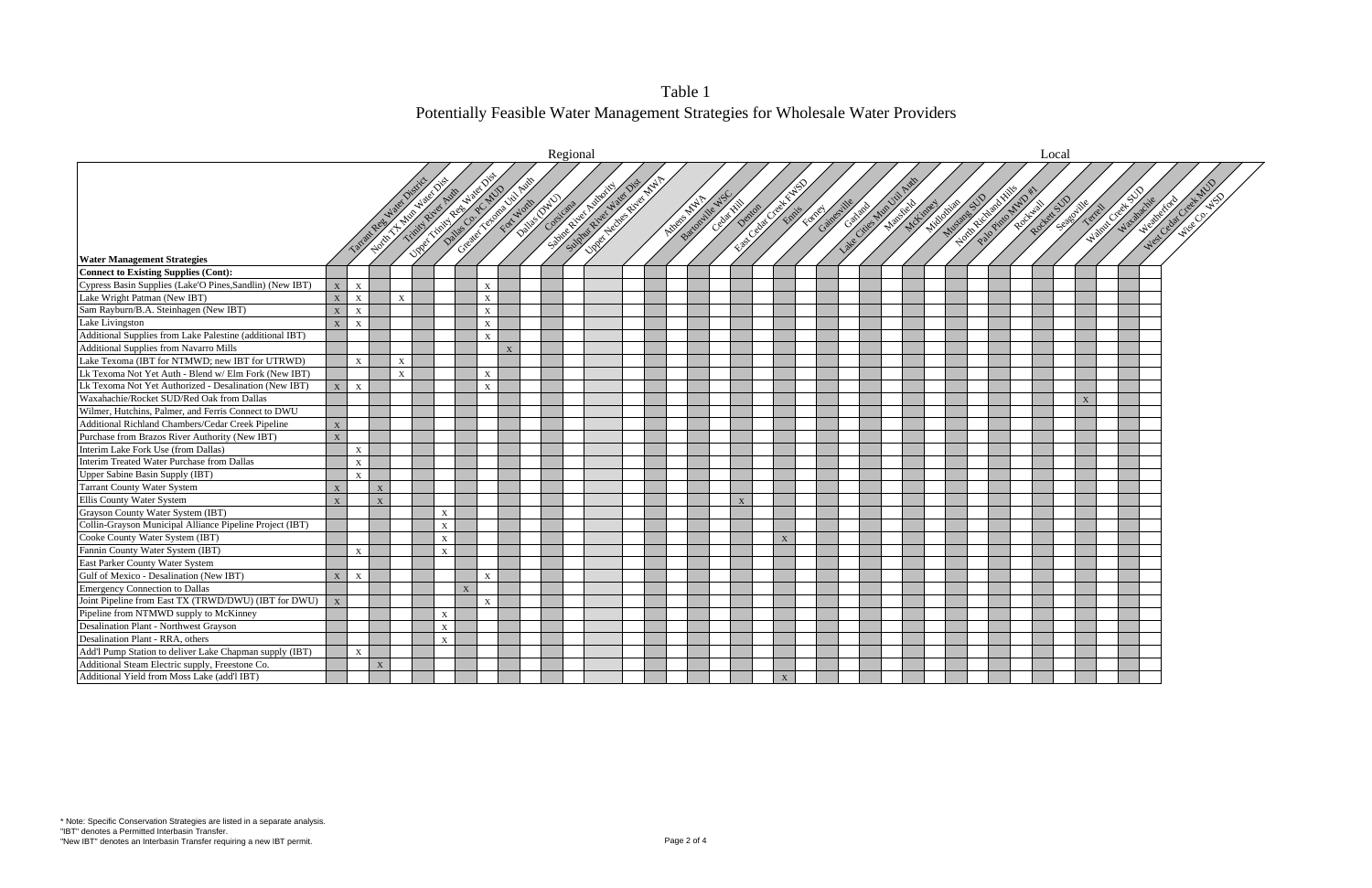Table 1 Potentially Feasible Water Management Strategies for Wholesale Water Providers

|                                                      |             |                           |                                   |                           |                                            |   |              |   | Regional |                                                                                                                 |             |                   |                  |   |             |                            |                    |                            |             |                                              |   | Local |  |                     |                      |
|------------------------------------------------------|-------------|---------------------------|-----------------------------------|---------------------------|--------------------------------------------|---|--------------|---|----------|-----------------------------------------------------------------------------------------------------------------|-------------|-------------------|------------------|---|-------------|----------------------------|--------------------|----------------------------|-------------|----------------------------------------------|---|-------|--|---------------------|----------------------|
|                                                      |             |                           |                                   |                           |                                            |   |              |   |          | Centre of the Centre of the Centre of the Centre of the Centre of the Centre of the Centre of the Centre of the |             |                   |                  |   |             |                            |                    |                            |             |                                              |   |       |  |                     |                      |
|                                                      |             |                           |                                   |                           | <b>CONTRACTOR DESCRIPTION AND RESPONSI</b> |   |              |   |          | University of Water                                                                                             |             |                   |                  |   |             | Center Device Center River |                    |                            |             |                                              |   |       |  |                     | West Cedar Creat MUD |
|                                                      |             |                           |                                   |                           | Timid River Ave                            |   |              |   |          |                                                                                                                 |             |                   | Bartowne W. W.S. |   |             |                            | Lake Cites Martial |                            |             | Hold River Children<br>Repair de Subdivistre |   |       |  | Walley Creek Marine |                      |
|                                                      |             |                           | North Marketing<br>Tarantee Natal |                           |                                            |   |              |   |          |                                                                                                                 |             | <b>ATOROLOGIA</b> |                  |   |             | Edite Meaths               |                    | Nicolaires<br>Manufactures | Mustane SUV | Palography                                   |   |       |  |                     | New Kote             |
|                                                      |             |                           |                                   |                           |                                            |   |              |   |          |                                                                                                                 |             |                   |                  |   |             |                            |                    |                            |             |                                              |   |       |  |                     |                      |
|                                                      |             |                           |                                   |                           |                                            |   |              |   |          |                                                                                                                 |             |                   |                  |   |             |                            |                    |                            |             |                                              |   |       |  |                     |                      |
|                                                      |             |                           |                                   |                           |                                            |   |              |   |          |                                                                                                                 |             |                   |                  |   |             |                            |                    |                            |             |                                              |   |       |  |                     |                      |
| <b>Water Management Strategies</b>                   |             |                           |                                   |                           |                                            |   |              |   |          |                                                                                                                 |             |                   |                  |   |             |                            |                    |                            |             |                                              |   |       |  |                     |                      |
| Connect to Existing Supplies (Cont):                 |             |                           |                                   |                           |                                            |   |              |   |          |                                                                                                                 |             |                   |                  |   |             |                            |                    |                            |             |                                              |   |       |  |                     |                      |
| Parallel Pipeline from Moss Lake (IBT)               |             |                           |                                   |                           |                                            |   |              |   |          |                                                                                                                 |             |                   |                  |   | X           |                            |                    |                            |             |                                              |   |       |  |                     |                      |
| Bed & Banks Auth. (Moss Lake & Indirect Reuse) (IBT) |             |                           |                                   |                           |                                            |   |              |   |          |                                                                                                                 |             |                   |                  |   | X           |                            |                    |                            |             |                                              |   |       |  |                     |                      |
| Red River Supply to Moss Lake (IBT)                  |             |                           |                                   |                           |                                            |   |              |   |          |                                                                                                                 |             |                   |                  |   | $\mathbf X$ |                            |                    |                            |             |                                              |   |       |  |                     |                      |
| Lake Terrell - Irrigation Supply                     |             |                           |                                   |                           |                                            |   |              |   |          |                                                                                                                 |             |                   |                  |   |             |                            |                    |                            |             |                                              | X |       |  |                     |                      |
|                                                      |             |                           |                                   |                           |                                            |   |              |   |          |                                                                                                                 |             |                   |                  |   |             |                            |                    |                            |             |                                              |   |       |  |                     |                      |
| <b>Reuse:</b>                                        |             |                           |                                   |                           |                                            |   |              |   |          |                                                                                                                 |             |                   |                  |   |             |                            |                    |                            |             |                                              |   |       |  |                     |                      |
| Return flows above Dallas lakes                      |             |                           |                                   |                           |                                            |   | X            |   |          |                                                                                                                 |             |                   |                  |   |             |                            |                    |                            |             |                                              |   |       |  |                     |                      |
| Dallas Southside Reuse Project                       |             |                           |                                   |                           |                                            |   | X            |   |          |                                                                                                                 |             |                   |                  |   |             |                            |                    |                            |             |                                              |   |       |  |                     |                      |
| <b>Additional Dallas Indirect Reuse Projects</b>     |             |                           |                                   |                           |                                            |   | X            |   |          |                                                                                                                 |             |                   |                  |   |             |                            |                    |                            |             |                                              |   |       |  |                     |                      |
| <b>TRWD Richland-Chambers Reuse Project</b>          | X           |                           |                                   |                           |                                            |   |              |   |          |                                                                                                                 |             |                   |                  |   |             |                            |                    |                            |             |                                              |   |       |  |                     |                      |
| <b>TRWD Cedar Creek Reuse Project</b>                | $\mathbf X$ |                           |                                   |                           |                                            |   |              |   |          |                                                                                                                 |             |                   |                  |   |             |                            |                    |                            |             |                                              |   |       |  |                     |                      |
| NTMWD Additional Wilson Creek Reuse                  |             | $\boldsymbol{\mathrm{X}}$ |                                   |                           |                                            |   |              |   |          |                                                                                                                 |             |                   |                  |   |             |                            |                    |                            |             |                                              |   |       |  |                     |                      |
| NTMWD East Fork Trinity River Reuse                  |             | $\boldsymbol{\mathrm{X}}$ |                                   |                           |                                            |   |              |   |          |                                                                                                                 |             |                   |                  |   |             |                            |                    |                            |             |                                              |   |       |  |                     |                      |
| NTMWD Direct Reuse for Collin Co Steam Electric      |             | $\boldsymbol{\mathrm{X}}$ |                                   |                           |                                            |   |              |   |          |                                                                                                                 |             |                   |                  |   |             |                            |                    |                            |             |                                              |   |       |  |                     |                      |
| TRA Reuse permit for TRA WWTP                        |             |                           | X                                 |                           |                                            |   |              |   |          |                                                                                                                 |             |                   |                  |   |             |                            |                    |                            |             |                                              |   |       |  |                     |                      |
| TRA Reuse contract with Irving for Central WWTP      |             |                           | $\mathbf X$                       |                           |                                            |   |              |   |          |                                                                                                                 |             |                   |                  |   |             |                            |                    |                            |             |                                              |   |       |  |                     |                      |
| TRA Additional Las Colinas Reuse                     |             |                           | $\mathbf X$                       |                           |                                            |   |              |   |          |                                                                                                                 |             |                   |                  |   |             |                            |                    |                            |             |                                              |   |       |  |                     |                      |
| TRA Dallas Co Steam Electric Reuse                   |             |                           | $\mathbf X$                       |                           |                                            |   |              |   |          |                                                                                                                 |             |                   |                  |   |             |                            |                    |                            |             |                                              |   |       |  |                     |                      |
| TRA Ellis Co Steam Electric Reuse                    |             |                           | $\mathbf X$                       |                           |                                            |   |              |   |          |                                                                                                                 |             |                   |                  |   |             |                            |                    |                            |             |                                              |   |       |  |                     |                      |
| TRA Freestone Co Steam Electric Reuse                |             |                           | $\mathbf X$                       |                           |                                            |   |              |   |          |                                                                                                                 |             |                   |                  |   |             |                            |                    |                            |             |                                              |   |       |  |                     |                      |
| TRA Kaufman Co Steam Electric Reuse                  |             |                           | $\mathbf X$                       |                           |                                            |   |              |   |          |                                                                                                                 |             |                   |                  |   |             |                            |                    |                            |             |                                              |   |       |  |                     |                      |
| TRA Tarrant Co Irrigation Reuse                      |             |                           | $\mathbf X$                       |                           |                                            |   |              |   |          |                                                                                                                 |             |                   |                  |   |             |                            |                    |                            |             |                                              |   |       |  |                     |                      |
| TRA Denton Co Irrigation Reuse                       |             |                           | $\mathbf X$                       |                           |                                            |   |              |   |          |                                                                                                                 |             |                   |                  |   |             |                            |                    |                            |             |                                              |   |       |  |                     |                      |
| TRA Dallas & Ellis Co Irrigation Reuse               |             |                           | X                                 |                           |                                            |   |              |   |          |                                                                                                                 |             |                   |                  |   |             |                            |                    |                            |             |                                              |   |       |  |                     |                      |
| TRA Johnson Co Reuse for Johnson Co SUD              |             |                           | $\mathbf X$                       |                           |                                            |   |              |   |          |                                                                                                                 |             |                   |                  |   |             |                            |                    |                            |             |                                              |   |       |  |                     |                      |
| TRA Lake Grapevine Reuse                             |             |                           | $\mathbf X$                       |                           |                                            |   |              |   |          |                                                                                                                 |             |                   |                  |   |             |                            |                    |                            |             |                                              |   |       |  |                     |                      |
| TRA Joe Pool Lake Reuse                              |             |                           | $\mathbf X$                       |                           |                                            |   |              |   |          |                                                                                                                 |             |                   |                  |   |             |                            |                    |                            |             |                                              |   |       |  |                     |                      |
| <b>Additional TRA Indirect Reuse Projects</b>        |             |                           | $\mathbf X$                       |                           |                                            |   |              |   |          |                                                                                                                 |             |                   |                  |   |             |                            |                    |                            |             |                                              |   |       |  |                     |                      |
| UTRWD Indirect Reuse of Chapman water                |             |                           |                                   | $\boldsymbol{\mathrm{X}}$ |                                            |   |              |   |          |                                                                                                                 |             |                   |                  |   |             |                            |                    |                            |             |                                              |   |       |  |                     |                      |
| Additional UTRWD Indirect Reuse Projects             |             |                           |                                   | X                         |                                            |   |              |   |          |                                                                                                                 |             |                   |                  |   |             |                            |                    |                            |             |                                              |   |       |  |                     |                      |
| Indirect Reuse of return flows from Ralph Hall       |             |                           |                                   | $\mathbf X$               |                                            |   |              |   |          |                                                                                                                 |             |                   |                  |   |             |                            |                    |                            |             |                                              |   |       |  |                     |                      |
| Athens Indirect Reuse (IBT)                          |             |                           |                                   |                           |                                            |   |              |   |          |                                                                                                                 | $\mathbf X$ |                   |                  |   |             |                            |                    |                            |             |                                              |   |       |  |                     |                      |
| Fort Worth Reuse for Tarrant Co Steam Electric       |             |                           |                                   |                           |                                            | X |              |   |          |                                                                                                                 |             |                   |                  |   |             |                            |                    |                            |             |                                              |   |       |  |                     |                      |
| Fort Worth Reuse for Parker Co Steam Electric        |             |                           |                                   |                           |                                            | X |              |   |          |                                                                                                                 |             |                   |                  |   |             |                            |                    |                            |             |                                              |   |       |  |                     |                      |
| Increase purchase of treated effluent from Garland   |             |                           |                                   |                           |                                            |   |              |   |          |                                                                                                                 |             |                   |                  | X |             |                            |                    |                            |             |                                              |   |       |  |                     |                      |
| Increase Denton direct reuse                         |             |                           |                                   |                           |                                            |   |              |   |          |                                                                                                                 |             |                   | $\mathbf X$      |   |             |                            |                    |                            |             |                                              |   |       |  |                     |                      |
| Increase Denton indirect reuse                       |             |                           |                                   |                           |                                            |   |              |   |          |                                                                                                                 |             |                   | X                |   |             |                            |                    |                            |             |                                              |   |       |  |                     |                      |
| Reuse for Industrial customer                        |             |                           |                                   |                           |                                            |   |              | X |          |                                                                                                                 |             |                   |                  |   |             |                            |                    |                            |             |                                              |   |       |  |                     |                      |
| Reuse with Dallas                                    |             |                           |                                   |                           |                                            |   |              |   |          |                                                                                                                 |             |                   | X                |   |             |                            |                    |                            |             |                                              |   |       |  |                     |                      |
| Indirect Reuse through Lake Ray Hubbard              |             |                           |                                   |                           |                                            |   | X            |   |          |                                                                                                                 |             |                   |                  |   |             |                            |                    |                            |             |                                              |   |       |  |                     |                      |
| Indirect Reuse through Lewisville Lake               |             |                           |                                   |                           |                                            |   | $\mathbf{x}$ |   |          |                                                                                                                 |             |                   |                  |   |             |                            |                    |                            |             |                                              |   |       |  |                     |                      |

\* Note: Specific Conservation Strategies are listed in a separate analysis. "IBT" denotes a Permitted Interbasin Transfer.

"New IBT" denotes an Interbasin Transfer requiring a new IBT permit. The state of the state of the state of the Page 3 of 4